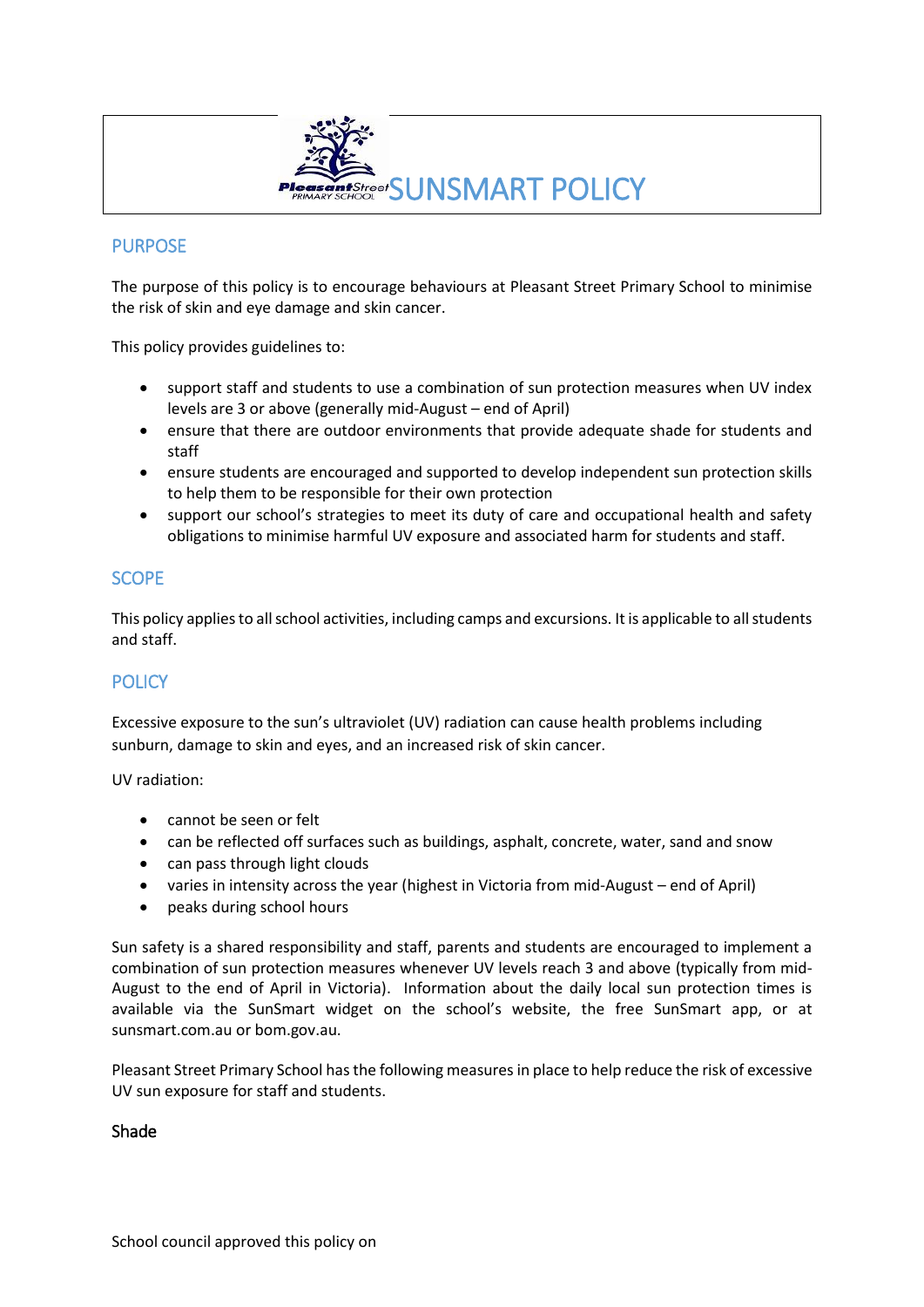Pleasant Street Primary School will provide sufficient options for shelter and trees to provide shade on school grounds.

When building works or grounds maintenance is conducted at Pleasant Street Primary School that may impact on the level of shading available to staff and students, a review of the shaded areas available will be conducted and further shading installed as appropriate.

#### Sun protective uniform/clothing

[Pleasant Street Primary School recommends that for term 4 and term 1and whenever UV levels reach 3 and above, students come to school wearing sun-protective clothing such as:

- loose, cool, closely-woven fabric
- shirts with a collar and/or high necklines
- tops with elbow length or long sleeves
- longer style shorts and skirts
- rash vests or t-shirts for outdoor swimming activities.

Pleasant Street Primary School's school uniform and dress code includes sun-protective clothing, including:

- loose, cool, closely-woven fabric
- shirts with a collar and/or high necklines
- tops with elbow length or long sleeves
- longer style shorts and skirts
- rash vests or t-shirts for outdoor swimming activities.

In term 1 and term 4 all students **must** wear a sun protective hat that shades the face, neck and ears for all outdoor activities.

Students are required to wear a school hat or another hat style that protects the face, neck and ears when outdoors, for example broad-brimmed, legionnaire or bucket. Students who are not wearing appropriate protective clothing or a hat may be asked to play in the shade or in a suitable area protected from the sun.

#### Sunscreen

Pleasant Street Primary School encourages all staff and students to apply SPF30 (or higher) broadspectrum, water-resistant sunscreen daily whenever UV levels reach 3 and above. Sunscreen should be applied at least 20 minutes before going outdoors, and reapplied every two hours according to [manufacturer's instructions](https://www.tga.gov.au/book/4-labelling-and-advertising).

Pleasant Street Primary School has strategies in place to remind students to apply sunscreen before going outdoors [for example i.e. reminder notices, sunscreen monitors, sunscreen buddies].

Staff and families should role model SunSmart behaviour and are encouraged to apply SPF 30 (or higher) broad-spectrum, water-resistant sunscreen when outside.

#### Curriculum